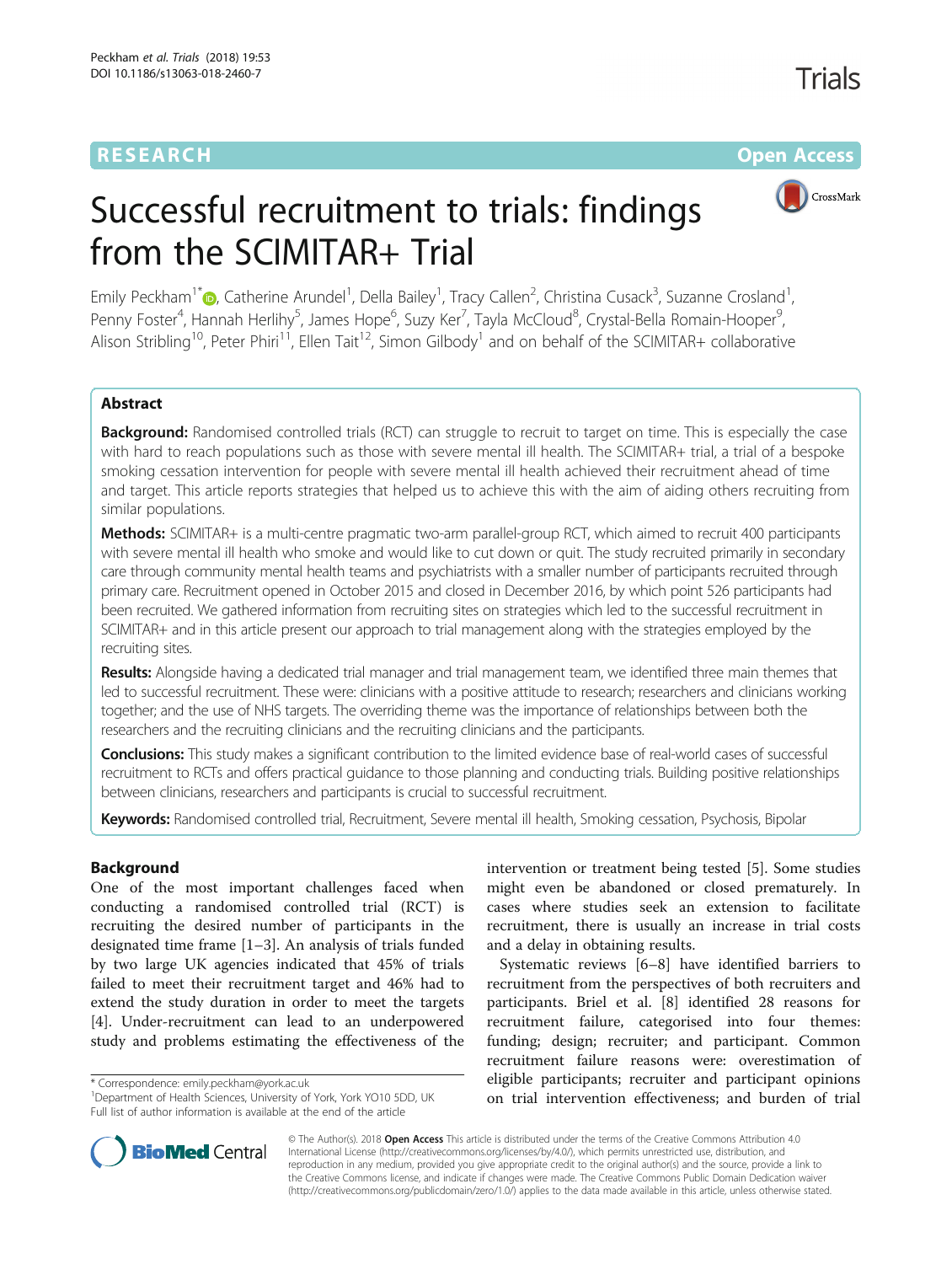<span id="page-1-0"></span>involvement for recruiters and participants. Ross et al. [[9\]](#page-5-0) and Brintnall-Karabelas et al. [\[7](#page-5-0)] also found similar explanations for recruitment failure.

Despite the impact under-recruitment can have on trials, and evidence highlighting specific barriers to trial recruitment, there is a lack of information about how trials that have recruited to time and target have achieved this. The introduction of the CONSORT statement, to improve reporting of clinical trials [[10](#page-5-0)], has been recognised as leading to an improvement in the reporting of RCTs in a psychiatric population [[11\]](#page-5-0), but it does not stipulate the reporting of recruitment strategies, making sharing of best practice limited. Systematic reviews [[12](#page-5-0)–[14\]](#page-5-0) have identified some trials that evaluated different recruitment methods, although these were often small, under-powered or used quasi-randomised or hypothetical designs which limit the generalisability to 'realworld' RCTs.

One systematic review by Belisario et al. [[15](#page-5-0)] investigated methods for recruitment to smoking cessation studies. High levels of personal contact resulted in better recruitment rates, although only one study (personalised phone call vs generic letter) demonstrated a statistically significant difference (relative risk [RR] = 40.73, 95% confidence interval  $|CI| = 2.53-654.74$  [[16\]](#page-5-0)). Using a combination of recruitment strategies concurrently, for example using telephone and text messaging, was consistently found to increase recruitment rates  $(RR =$ 3.38, 95% CI = 1.26–9.08 [\[17](#page-5-0)], RR = 29.07, 95% CI = 1.74–485.70 [\[17](#page-5-0)]).

The SCIMITAR+ trial follows on from the SCIMITAR pilot trial with the design of the intervention being reported elsewhere [\[18](#page-5-0), [19\]](#page-5-0). The SCIMITAR+ trial aimed to recruit 400 people with severe mental ill health [[20\]](#page-5-0) (SMI). This population has traditionally been hard to recruit [\[21\]](#page-5-0), but SCIMITAR+ met its target recruitment figures ahead of schedule. We therefore report in this article the strategies and approach to trial management used to support recruitment to SCIMITAR+, with the purpose of extending the evidence base for effective trial recruitment and aiding others recruiting to trials in similar populations.

#### Methods

Full details of the protocol for the SCIMITAR+ study have been reported elsewhere [\[20](#page-5-0)]. Recruitment began on 1 October 2015 with a stepped increase in the target number of participants to be recruited per month from ten in October 2015 to 25 per month by March 2016. Recruitment was scheduled to end on 31 March 2017; however, the target recruitment of 400 participants was reached in mid-October 2016, almost five months ahead of schedule. The inclusion criteria for the SCIMITAR+ Trial are shown in Table 1.

| <b>Table 1</b> Inclusion and exclusion criteria |
|-------------------------------------------------|
|-------------------------------------------------|

| Inclusion criteria                                                                                                                                                                         | Exclusion criteria                                                                                                                  |
|--------------------------------------------------------------------------------------------------------------------------------------------------------------------------------------------|-------------------------------------------------------------------------------------------------------------------------------------|
| • Age over 18 years<br>• Documented diagnosis of SMI<br>(schizophrenia, delusional/psychotic<br>illness or bipolar disorder)<br>• Current smoker (at least 5 per day)<br>• English speaker | • Pregnant or breastfeeding<br>• Have drug or alcohol abuse as<br>a current primary diagnosis<br>• Lacks mental capacity to consent |

Participants who wanted to cut down or quit smoking were randomised to receive either a bespoke smoking cessation intervention tailored to the needs of people with SMI or usual care available in their area. Ethical approval was sought and granted by Leeds East Research Ethics committee (15/YH/0051). Informed consent was sought from all participants before recruitment.

#### Recruitment methods

Five main recruitment strategies were employed. We recruited via: (1) GP surgeries; (2) community mental health teams or psychiatrists; (3) service user groups; (4) poster advertisements; and (5) a lifestyle survey. Irrespective of the strategy used, participants'suitability to take part in the trial had to be established by a clinician.

#### Results

The SCIMITAR+ trial recruited 526 participants between October 2015 and December 2016 across 22 sites in England. Sites recruited varying numbers of participants as shown in Fig. 1.

We present below the chronological stages of the research and how we maximised opportunities to recruit at each stage.

#### Selecting the research question

The SCIMITAR pilot trial was undertaken in response to a commissioned call from the National Institute of Health Research (HTA reference 07/41/05), indicating the importance of the research question in a UK context. In recent years the need to improve the physical health of those with mental illness has received national attention in the UK

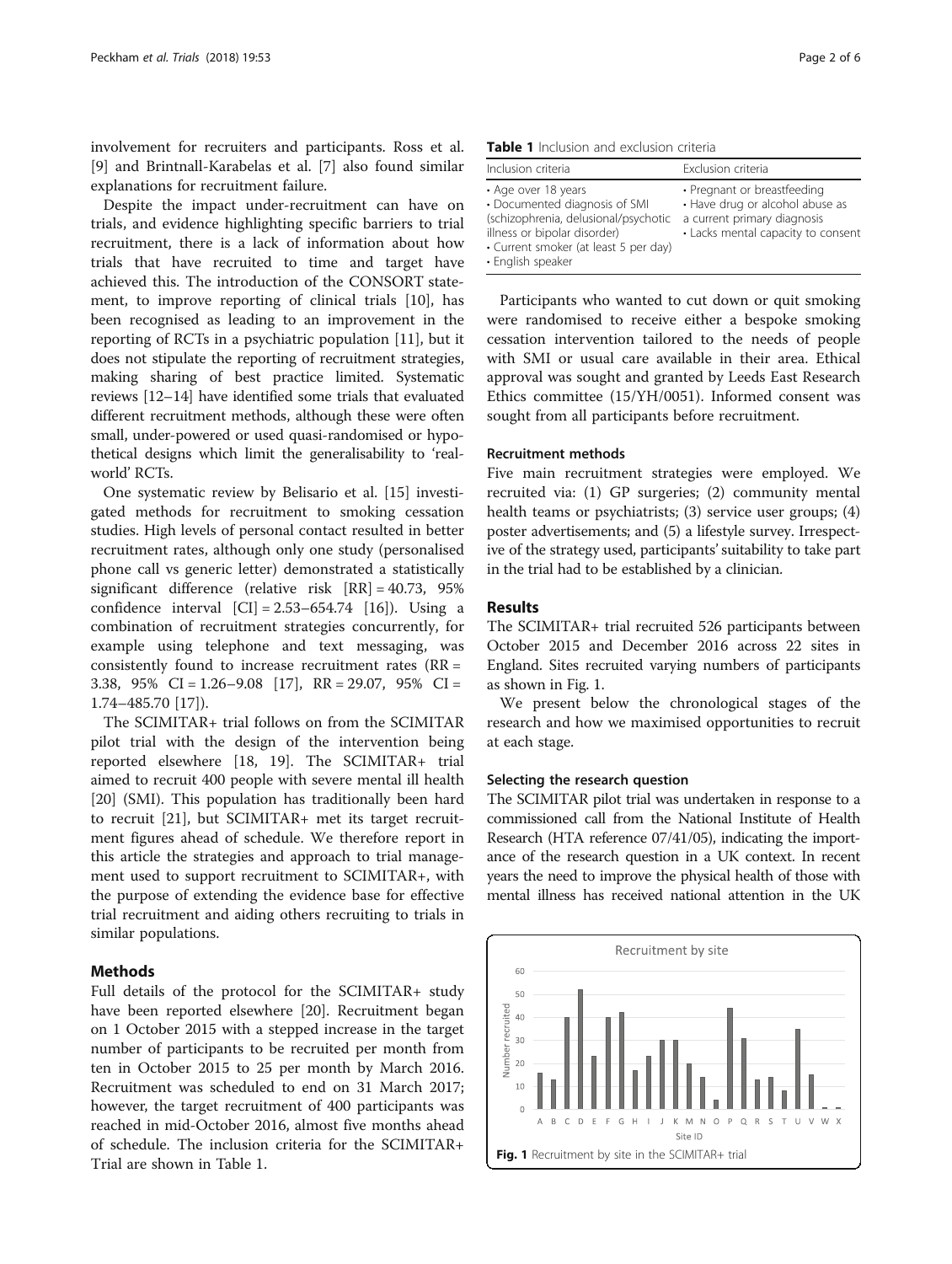[[22](#page-5-0)]. Implementation of Commissioning for Quality and Innovation (CQUIN) targets has seen mental health trusts respond by improving physical healthcare and working towards national physical health targets. In addition, National Institute for Health and Care Excellence guidance [[23](#page-5-0)] recommended in 2013 that NHS sites become entirely smoke-free by 2018 and that service users who smoked should be offered help to quit. This cemented the importance of smoking cessation interventions for people with mental health problems and led to the perception that the research question was of importance for both the research community and healthcare staff.

SCIMITAR+ was a collaboration between the Mental Health and Addictions Research Group and York Trials Unit, both situated in the Department of Health Sciences at the University of York. This collaboration combined researchers who specialise in mental health studies with researchers who specialise in trials. One of the key factors observed by Farrell et al. [\[24\]](#page-5-0) in relation to managing clinical trials effectively was the employment of a dedicated trial manager. Thus, a dedicated trial manager and trial coordinators with responsibilities for specific aspects of the trial were employed to ensure the smooth running of recruitment and allocation to the intervention.

To recruit well from mental health teams, it is important to establish a close working relationship with clinicians. Cooperating with clinicians and supporting them to feel confident and involved with the SCIMITAR+ study was key in the recruitment strategy for this trial. Identifying and building a network of professionals with enthusiasm for research played a crucial role. Multiple methods were used to support this, including: establishing research champions within clinical teams; building relationships with individual professionals in potential recruitment areas; and initiating conversations between clinicians and researchers about the trial. Displaying and developing enthusiasm for SCIMITAR + and the potential positive outcomes that could be gained through engagement in the trial was an important part of these discussions. Such actions fostered good relationships with clinicians and enabled access to potential participants.

In many sites, researchers were embedded into mental health teams who focused on engaging that team and promoting study participation. This ranged from a fulltime commitment through to spending time on wards and units interacting with staff and patients informally (achieved with the service support costs – from the local Comprehensive Research Network [CRN]). Initially, this allowed the researchers to identify how recruitment would function best within that team, e.g. where to place advertisements so that they were most likely to be read. As the study continued, the presence of the researcher served as a regular reminder of SCIMITAR+ and meant that the clinical team had a recognised contact for the study to whom they could direct questions and any participant referrals. Informal conversations aided with networking, and gave the potential for discussions about SCIMITAR+, to identify team members who were interested in supporting the research.

A wholehearted approach to recruitment seemed to be most effective in two areas. First, where the researcher could speak directly with potential participants, e.g. when potential participants attended a clinic for a routine longacting injection, a motivated clinician actively identifying potential participants and discussing SCIMITAR+ with them, particularly where the participant had a trusting relationship with the clinician, had a positive effect on recruitment. People recruited in this way appeared more engaged and genuinely interested in the trial and were more likely to seek further information. Second, it was particularly useful when the person promoting the trial was the Principal Investigator or was in a position to influence other clinicians to encourage engagement. Most notably, it was identified that interaction with researchers could provide both individual clinicians and teams with evidence that they were meeting their professional responsibilities in relation to research. These include the responsibilities outlined within the NHS constitution [[25](#page-5-0)], i.e. supporting access to pertinent research projects, developing evidence-based practice and enabling patients to make informed decisions about their care and treatment.

Researchers also supported clinicians with recruitment during outpatient clinics, such as clozapine and depot clinics. Initially, study staff would remind the clinicians of the details and eligibility criteria of the study so that they felt confident in making referrals. Researchers would then either sit in the clinic room to speak directly to patients or wait in a separate room for patients to be referred to them after their appointment. Primary care services were also recognised as potential settings for recruitment and would-be avenues worthy of consideration in future trials as necessary.

#### Engaging with sites

The trial management team (trial manager and trial coordinators) worked to ensure that all procedures were as straightforward as possible, particularly in relation to study recruitment. The burden on recruiters was minimised by providing recruitment packs containing all the necessary materials required for recruitment and ensuring that the trial materials were attractive, clear and easy to understand to both recruitment sites and potential participants. Frequent meetings were held between the study's trial management team and recruiting sites, with the aim of sharing effective strategies, answering queries and supporting sites that were experiencing difficulties with recruitment. The trial management team aimed to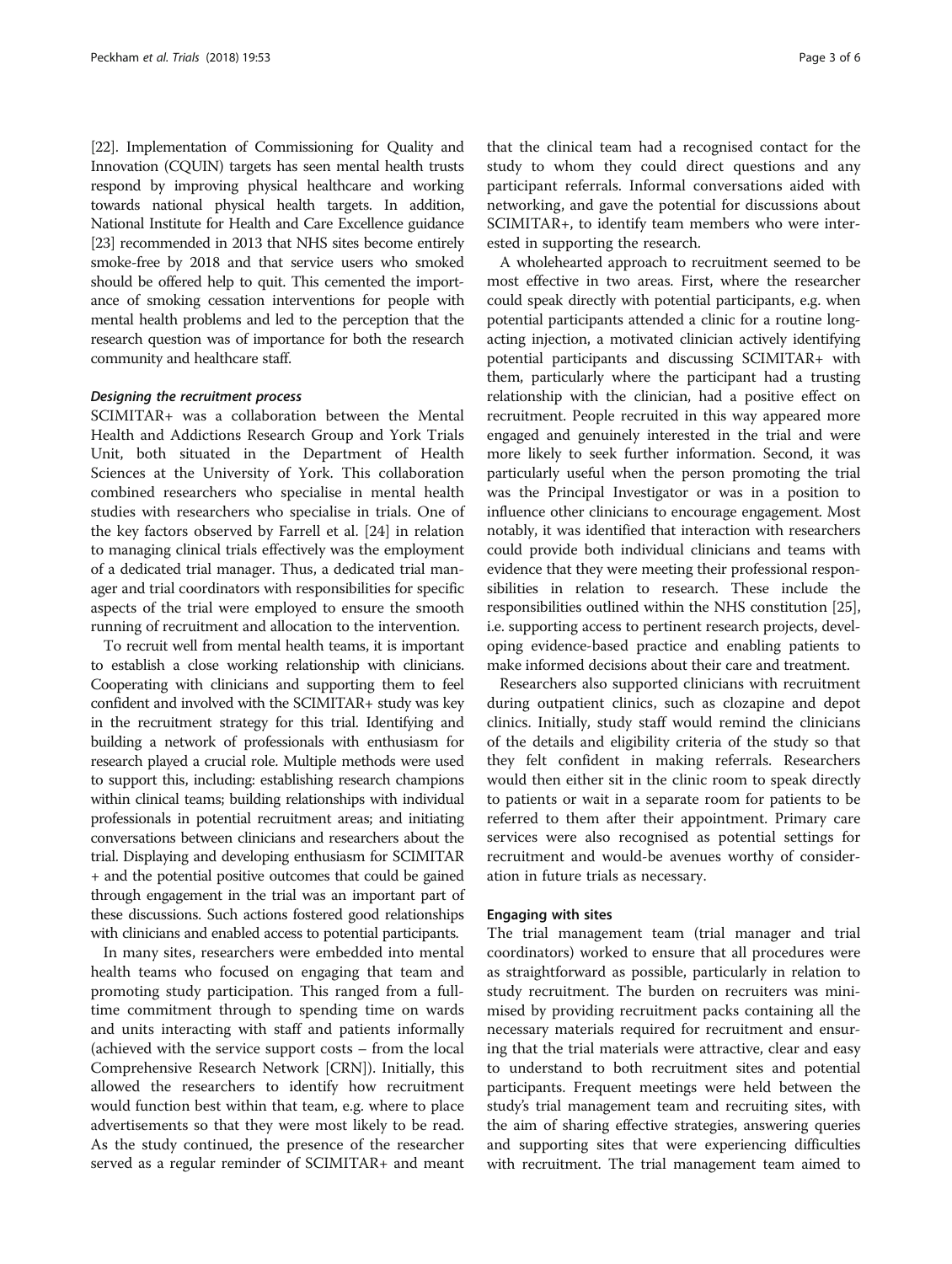establish a supportive culture by responding to queries promptly and taking time to listen to concerns.

The opening of sites was phased with a small number of sites opening initially so that any problems with recruitment procedures could be discussed and rectified early in the process before additional sites joined. This also allowed a projection of the number of sites needed to meet the recruitment targets by calculating the number of participants the early sites were able to recruit in the first three months.

Several of the mental health trusts involved in SCIMI-TAR+ had large-scale 'smoke-free' programmes ongoing during the trial. Research staff collaborated with the smoke-free team, by either inviting them to join the site's trial management group or by attending meetings with physical health nurses and smoking cessation advisors. Involvement in these meetings enabled SCIMI-TAR+ researchers to remind staff to discuss the trial with eligible service users. The weekly staff bulletin was also used to provide updates on both the smoke-free campaign and how to refer patients to SCIMITAR+.

#### Continuing engagement

Team meetings provided useful opportunities to build relationships with clinicians and ensure continued engagement with the study. The majority of sites gave presentations to mental health teams at the beginning of the study, summarising the key aims, benefits and eligibility criteria of SCIMITAR+. This ensured that clinical staff understood the study and how they could help with recruitment. In many cases, researchers continued to attend team meetings to give updates and promote engagement with the study, thus establishing SCIMITAR+ as an important part of the team's work. Meetings also provided a forum for addressing the barriers, questions and concerns identified by clinicians, and were a chance for researchers to offer practical support.

In addition, researchers used the relationships they had established with clinicians to work with them on a one-toone level. Primarily, this involved screening caseloads for eligible participants. Researchers could then arrange with clinicians to attend their next meeting with the potential participant (with permission) in order to discuss the study in person. Clinicians reported that they felt more supported with this approach, as the researcher is better equipped to speak about the details of the trial and answer any questions the participant may have. This is particularly useful in services in which several research studies are running concurrently, as clinicians may find it difficult to talk confidently about each. Speaking with clinicians individually also allowed researchers to highlight the benefits for clinicians of assisting with research, e.g. building their professional development portfolios.

Developing links with local health screening clinics at an early stage in recruitment was also beneficial. Potential

trial participants were identified by clinic staff and the option of referral to SCIMITAR+ was discussed during smoking cessation conversations. The CQUIN targets further encouraged clinicians to ask every patient whether they smoked during routine care appointments. This prompted a conversation about smoking cessation and the opportunity to participate in SCIMITAR+, thus increasing recruitment to the trial with minimal impact on the routine work of the clinicians while maintaining a mutually supportive relationship with the research team. We had also hoped that the UK's Stoptober initiative would generate increased interest in the trial around this time, but did not find this. Future trials could consider how best to take advantage of relevant promotions such as this.

One particularly successful partnership involved a new unit dedicated to integrating the physical and mental healthcare of people with psychosis. The service had a target to support smokers to quit so the unit was able to promote SCIMITAR+ to patients which in turn helped the service to meet their smoking cessation target. Once the benefits of collaboration with SCIMITAR+ were realised, the unit's managers encouraged other managers to raise awareness of SCIMITAR+ in their departments, thus expanding the recruitment drive within the NHS trust.

### Discussion

This article explores strategies for successful recruitment in the context of a large, multi-centre RCT (SCIMITAR+). Three key factors were identified to be important in increasing recruitment to both SCIMITAR+ and for future RCTs: clinicians' attitudes; inter-professional working; and utilising NHS targets. Within the three themes, building positive relationships between research and clinical staff was consistently reported as crucial for effective and efficient recruitment.

As noted by Patterson et al. [\[2\]](#page-5-0), patient referral rates to research studies may be dictated by clinicians' attitudes to research and this was observed within the SCIMITAR+ trial. Building relationships between the SCIMITAR+ research team and clinicians helped to increase enthusiasm for the study and where this enthusiasm subsequently transferred from the clinical team to potential participants, recruitment rate increased, as can be seen in Fig. [1](#page-1-0) where sites with greater levels of enthusiasm tended to recruit better. While recruitment to RCTs can benefit from targeted involvement of clinicians with an interest in the study topic, further work through the life course of a trial is necessary to build and maintain relationships that sustain interest and enthusiasm among the research staff. Continuing a presence of research staff within clinical teams has been found to be crucial in helping to build and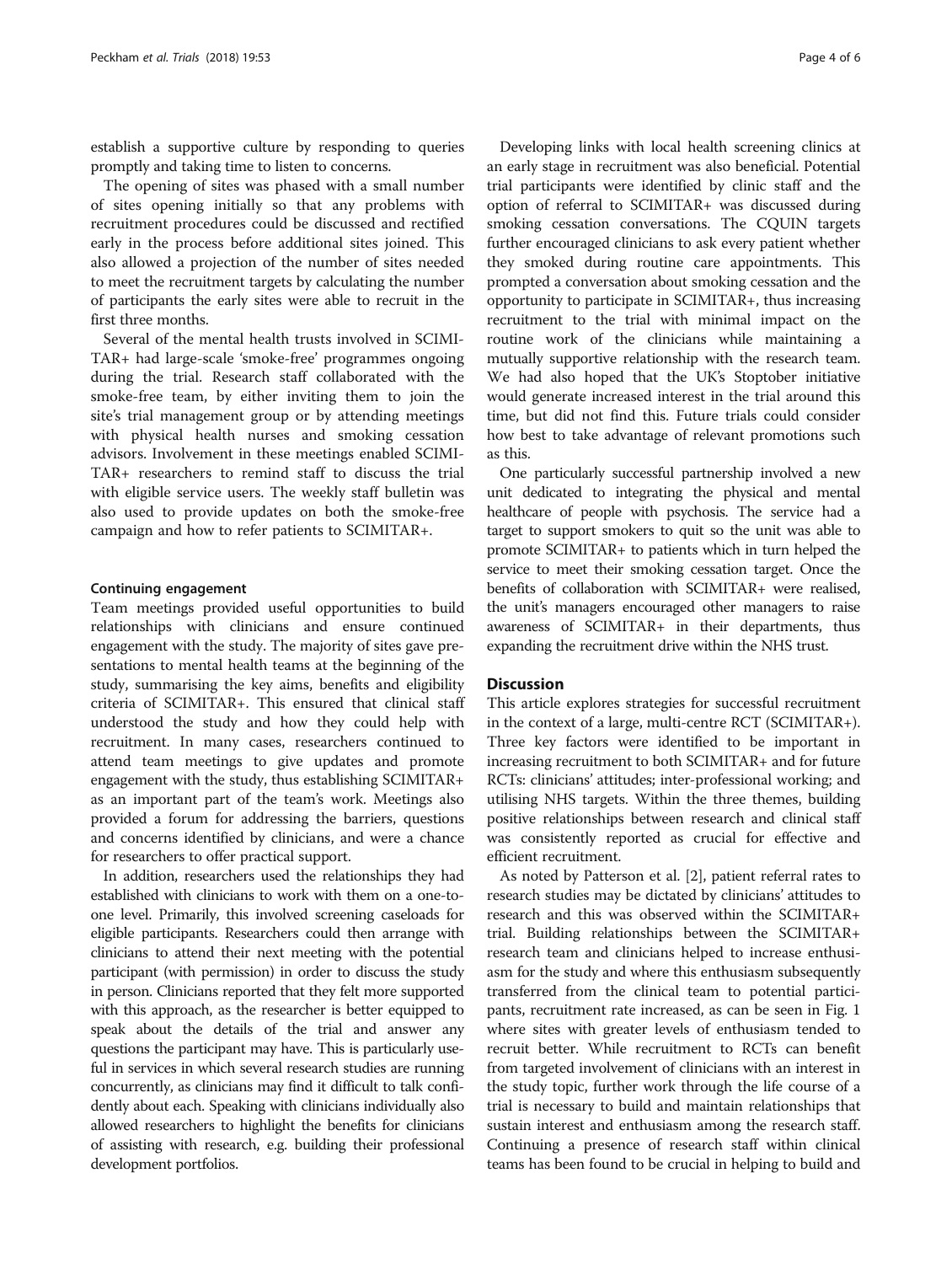maintain necessary relationships [\[26\]](#page-5-0). Where clinicians are already invested in the research project, it is prudent to utilise this presence and enthusiasm to facilitate study presence and to engage members of the wider clinical team. Development of these relationships would assist in enhancing interest and investment in research activity and may therefore result in increased recruitment activity in both current and future projects. It is important to note that the SCIMITAR+ trial is a non-commercial trial conducted within the NHS. There were therefore no financial incentives for clinicians to recruit which could lead to a conflict of interest. In studies where such a conflict could arise, it would be essential to implement strategies to mitigate against such conflicts.

The impact of research responsibilities on clinical teams continues to be a barrier to recruitment, with many clinicians reporting that clinical workloads mean they struggle to accommodate research activity [[6, 27](#page-5-0)]. Our research has identified that development and maintenance of relationships between the research and clinical teams helps to facilitate support for recruitment activity (e.g. screening caseloads, addressing queries, identifying recruitment locations). This corresponds with previous research in mental health studies, which identified that establishing good working relationships before commencing recruitment to studies and then maintaining this over time is important to facilitate successful study conduct [[26](#page-5-0)].

Where relationships were developed and support provided during SCIMITAR+, recruitment rates were comparatively better compared to sites where support was not so forthcoming. The implication of increased recruitment rates is that involved NHS sites may improve performance in relation to predefined NHS targets, thus increasing future funding levels, which may increase support available for future research studies. Future RCTs should therefore consider from the outset how best to utilise dedicated research staff to support clinical teams with recruitment activity, to ensure a targeted approach appropriate to the setting. In addition, previous research studies exploring barriers and facilitators to study recruitment have identified that relevance of the study to clinicians and availability of resources to undertake research activity are critical in facilitating recruitment in clinical settings [[6, 27](#page-5-0), [28\]](#page-5-0). Development of positive, professional relationships is undoubtedly likely to help to minimise these barriers and in turn increase recruitment of participants.

The management of a trial can also have an important effect on the recruitment rate [\[29](#page-5-0)]. In SCIMITAR+, we had a dedicated trial manager and trial management team who ensured that trial procedures were as simple as possible and queries dealt with promptly, both of which have previously been found to be effective in aiding recruitment [[28](#page-5-0)]. As recommended by Farrell [[24\]](#page-5-0), a management plan was in place which was constantly reviewed and revised as the trial progressed. Alongside this, we aimed to build enthusiasm and a supportive culture both in the trial management team and among researchers working on the trial. It is recommended that this approach to trial management is adopted for future RCTs.

#### Conclusions

Building positive relationships from the outset of a trial is crucial to ensure that recruitment is successful. This study makes a valuable contribution to the limited evidence base of real-world examples of successful recruitment methods for RCTs and offers practical guidance to researchers planning and conducting RCTs. This evidence, and continued sharing of effective techniques, will help to ensure that all trials have the best chance of recruiting to time and target.

Future strategies that include electronic recruitment methods that utilise patient electronic health records (e.g. Join Dementia Register [JDR]; Consent for Contact [SLaM C4C]; and Clinical Record Interactive Search [CRIS]) may also prove useful [\[30\]](#page-5-0).

#### **Abbreviations**

CMHT: Community mental health team; CQUIN: Commissioning for quality and innovation; CRN: Comprehensive research network; RCT: Randomised controlled trial; SMI: Severe mental ill health

#### Acknowledgements

We would like to thank; the participants who have taken part in the SCIMITAR+ trial, all members of the SCIMITAR+ collaborative past and present for their contributions, the Trial Steering and Data Monitoring and Ethics Committee members for the overseeing the trial.

#### Funding

This project was funded by the National Institute for Health Research Health Technology Assessment (project number 11/136/52). The views and opinions expressed therein are those of the authors and do not necessarily reflect those of the Health Technology Assessment programme, NIHR, NHS or the Department of Health.

#### Availability of data and materials

Not applicable. The trial is still in follow-up and therefore the data are not yet available.

#### Authors' contributions

EP conceived the idea for this article and has taken the lead role in drafting the manuscript. EP, CA, BD, SC, SG and TMC were involved in the management of the trial. TC, CC, PF, HH, JH, SK, CRH, AS, PP and ET were involved in the recruitment at the trial sites. All authors contributed to the manuscript preparation. All authors read and approved the final manuscript.

#### Authors' information

Not applicable.

#### Ethics approval and consent to participate

Ethical approval for this study was sought and received from Leeds East Research Ethics Committee on 19 March 2015 (REC Ref: 15/YH/0051). Written informed consent was obtained from all participants before enrolment into the study.